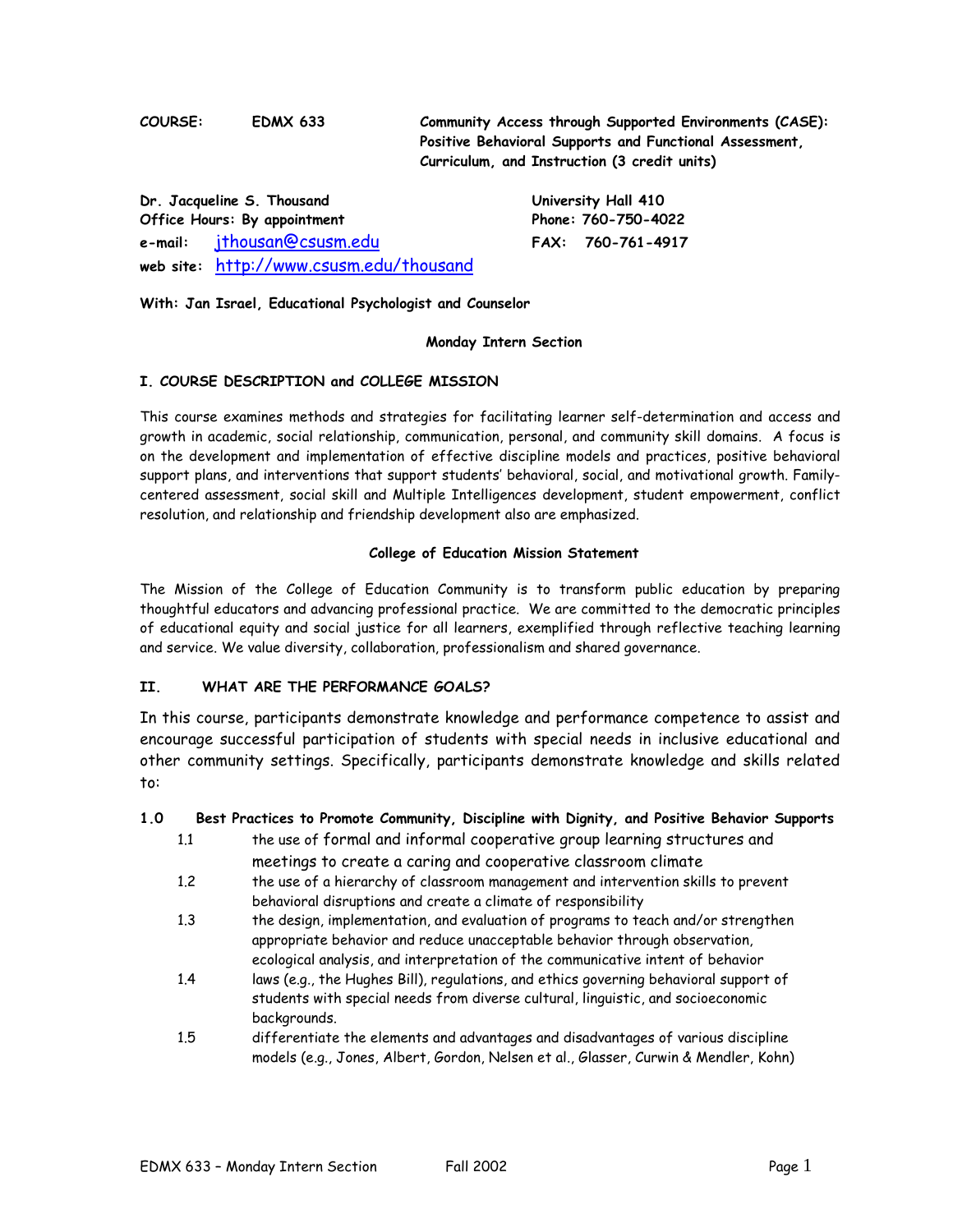## **2.0 Social Relationships**

- 2.1 methods for creating a positive school climate, developing a community of learners, and facilitating social behavior in diverse educational settings
- 2.2 the integration of social skills and social skill curricula into the general education curriculum and cooperative group learning and partner learning structures
- 2.3 methods for teaching interpersonal skills, including conflict resolution
- 2.4 the use of Circles of Friends and other friendship-building methods to expand social networks
- 2.5 the use of assessment methods such as MAPS to identify IEP goals and objectives that address valued life outcomes, including social relationships
- 2.6 the preparation of students to be self advocates
- 2.8 assisting students and their families and friends in the development of students' positive self image and interpersonal relationships

## **3.0 Effective Communication and Self Determination**

- 3.1 student empowerment and the development of communication to promote, choice making, independence, and self-advocacy
- 3.2 accurate interpreting the communicative intent of student behavior
- 3.3 self-determination as a concept and practice in schooling
- 3.4 identify the need for communication supports for students with communication challenges

## **4.0 Inclusion in General Education Curriculum and Community**

- 4.1 use of thematic teaching to create a bridge between functional life and social skills and the core general education curriculum
- 4.2 the use of creative problem solving to formulate accommodations and modifications so learners who present behavioral challenges or who have disabilities can meaningfully participate in shared activities in general education and community environments
- 4. 3 the use of ecological analysis, functional analysis of behavior, and principles of positive behavioral supports to facilitate participation in inclusive settings
- 4.4 the use of MAPs and a Multiple Intelligences approach to assessment and programming in developing instruction and Individualized Transition Plan for post-secondary employment, living, and continuing education opportunities

## **Activities and instructional methods for realizing objectives:**

class discussions in-class group work lectures readings in texts & custom reader guest speakers web access application experiences presentations demonstrations videos team meetings role plays in-school observations and interviews

## **Evaluation of attainment of these knowledge bases and skills:**

| attendance               | punctuality               |                                              | cooperative participation in class              | role plays | written report                                |
|--------------------------|---------------------------|----------------------------------------------|-------------------------------------------------|------------|-----------------------------------------------|
| collaborative activities |                           |                                              | written reflections poster session presentation |            |                                               |
|                          | presentation performances | web site use                                 |                                                 |            | mini-lesson development MAPS session outcomes |
|                          |                           | sharing application to classroom assignments | instruction of classmates                       |            |                                               |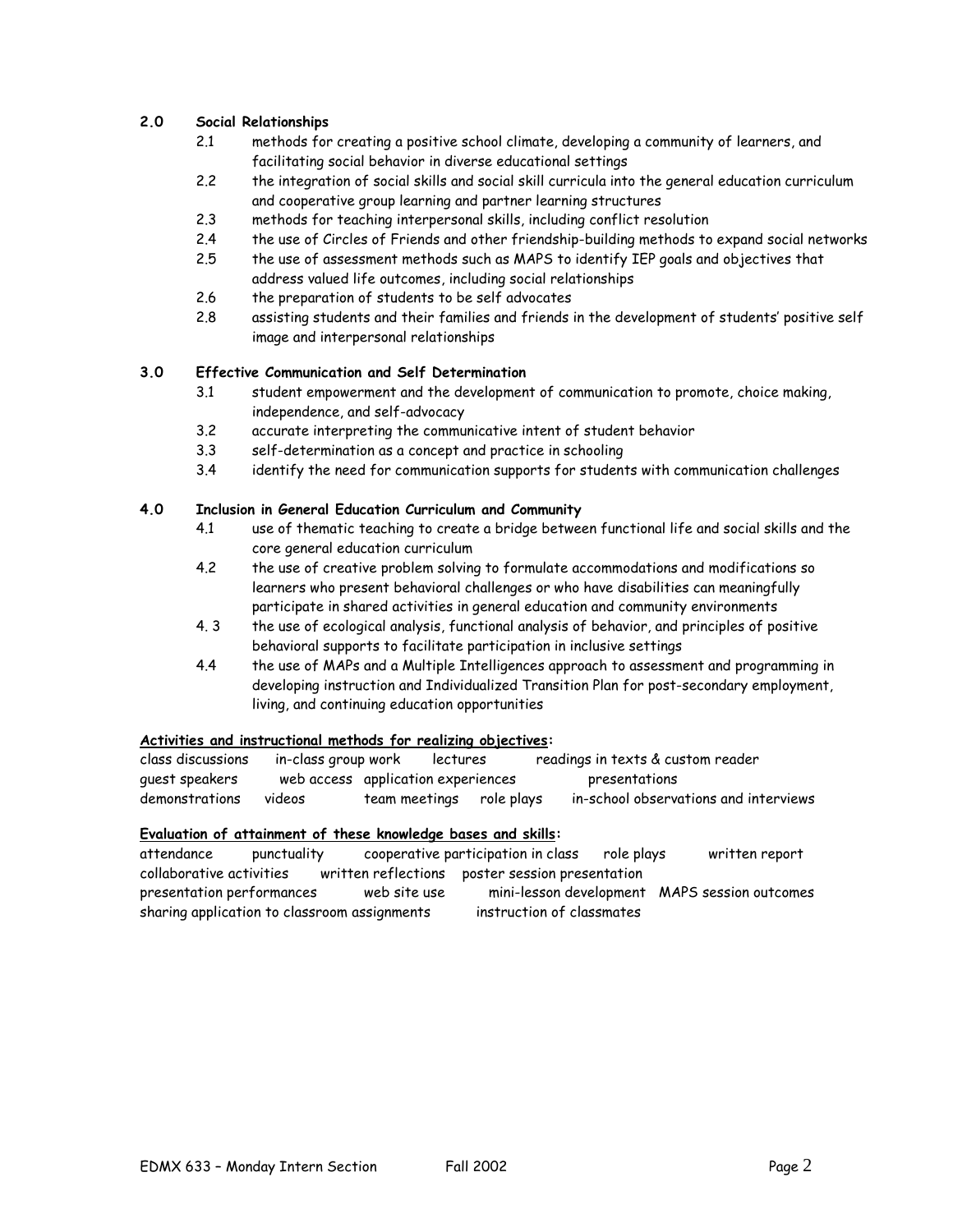## **CROSSCULTURAL, LANGUAGE, AND ACADEMIC DEVELOPMENT (CLAD) COMPETENCIES**

| COMEL FLINCILLO ADDRESSED BY THIS COO                                                                                                           | <b>ARL</b><br>CILLU ANU OMADLU IN THE TABLE BELOW                                                                              |                                                                                                        |
|-------------------------------------------------------------------------------------------------------------------------------------------------|--------------------------------------------------------------------------------------------------------------------------------|--------------------------------------------------------------------------------------------------------|
| PART 1: LANGUAGE STRUCTURE<br>& FIRST- AND SECOND-LANGUAGE DEVELO                                                                               | PART 2: METHODOLOGY OF<br>BILINGUAL, ENGLISH<br>LANGUAGE DEVELOPMENT,<br>CONTENT INSTRUCTION                                   | PART 3: CULTURE AND<br>CULTURAL DIVERSITY                                                              |
| Language Structure and Use:<br>I.<br>Universals and Differences<br>(including the structure of English)                                         | 1 <sub>1</sub><br>Theories and Methods of<br><b>Bilingual Education</b>                                                        | I. The Nature of Culture                                                                               |
| A. The sound systems of language (phonology)                                                                                                    | Foundations<br>Α.                                                                                                              | A. Definitions of culture                                                                              |
| B. Word formation (morphology)                                                                                                                  | В.<br>Organizational models: What works<br>for whom?                                                                           | <b>B.</b> Perceptions of culture                                                                       |
| C. Syntax                                                                                                                                       | Instructional strategies<br>$\mathcal{C}$                                                                                      | C. Intragroup differences (e.g.,<br>ethnicity, race, generations,<br>and micro-cultures)               |
| D. Word meaning (semantics)                                                                                                                     | II. Theories and Methods for<br>Instruction In and Through English                                                             | D. Physical geography and its<br>effects on culture                                                    |
| E. Language in context                                                                                                                          | A. Teacher delivery for both English<br>language development and content<br>instruction                                        | E. Cultural congruence                                                                                 |
| Written discourse<br>F.                                                                                                                         | <b>B.</b> Approaches with a focus on English<br>language development                                                           | II. Manifestations of<br>Culture: Learning About<br><b>Students</b>                                    |
| Oral discourse<br>G.                                                                                                                            | C. Approaches with a focus on content<br>area instruction (specially designed<br>academic instruction delivered in<br>English) | A. What teachers should learn<br>about their students                                                  |
| H. Nonverbal communication                                                                                                                      | Working with paraprofessionals<br>D.                                                                                           | <b>B.</b> How teachers can learn about<br>their students                                               |
| II. Theories and Factors in First- and Second<br>Development                                                                                    | II. Language and Content Area<br>Assessment                                                                                    | C. How teachers can use what<br>they learn about their<br>students (culturally responsive<br>pedagogy) |
| A. Historical and current theories and models<br>of language analysis that have implications<br>for second-language development and<br>pedagogy | A. Purpose                                                                                                                     | III. Cultural Contact                                                                                  |
| B. Psychological factors affecting first- and<br>second-language development                                                                    | <b>B.</b> Methods                                                                                                              | A. Concepts of cultural contact                                                                        |
| C. Socio-cultural factors affecting first- and<br>second-language development                                                                   | $\mathcal{C}$<br>State mandates                                                                                                | <b>B.</b> Stages of individual cultural<br>contact                                                     |
| D. Pedagogical factors affecting first- and<br>second-language development                                                                      | Limitations of assessment<br>D.                                                                                                | The dynamics of prejudice<br>C.                                                                        |
| E. Political factors affecting first- and<br>second-language development                                                                        | E.<br>Technical concepts                                                                                                       | Strategies for conflict<br>D.<br>resolution                                                            |

COMPETENCIES ADDRESSED BY THIS COURSE ARE ITALICIZED AND SHADED IN THE TABLE BELOW

In 1992 the College of Education voted to infuse Cross-Cultural and Language and Academic Development (CLAD) competencies across the curriculum. The CLAD competencies addressed in this course are highlighted in *italics* in the table above.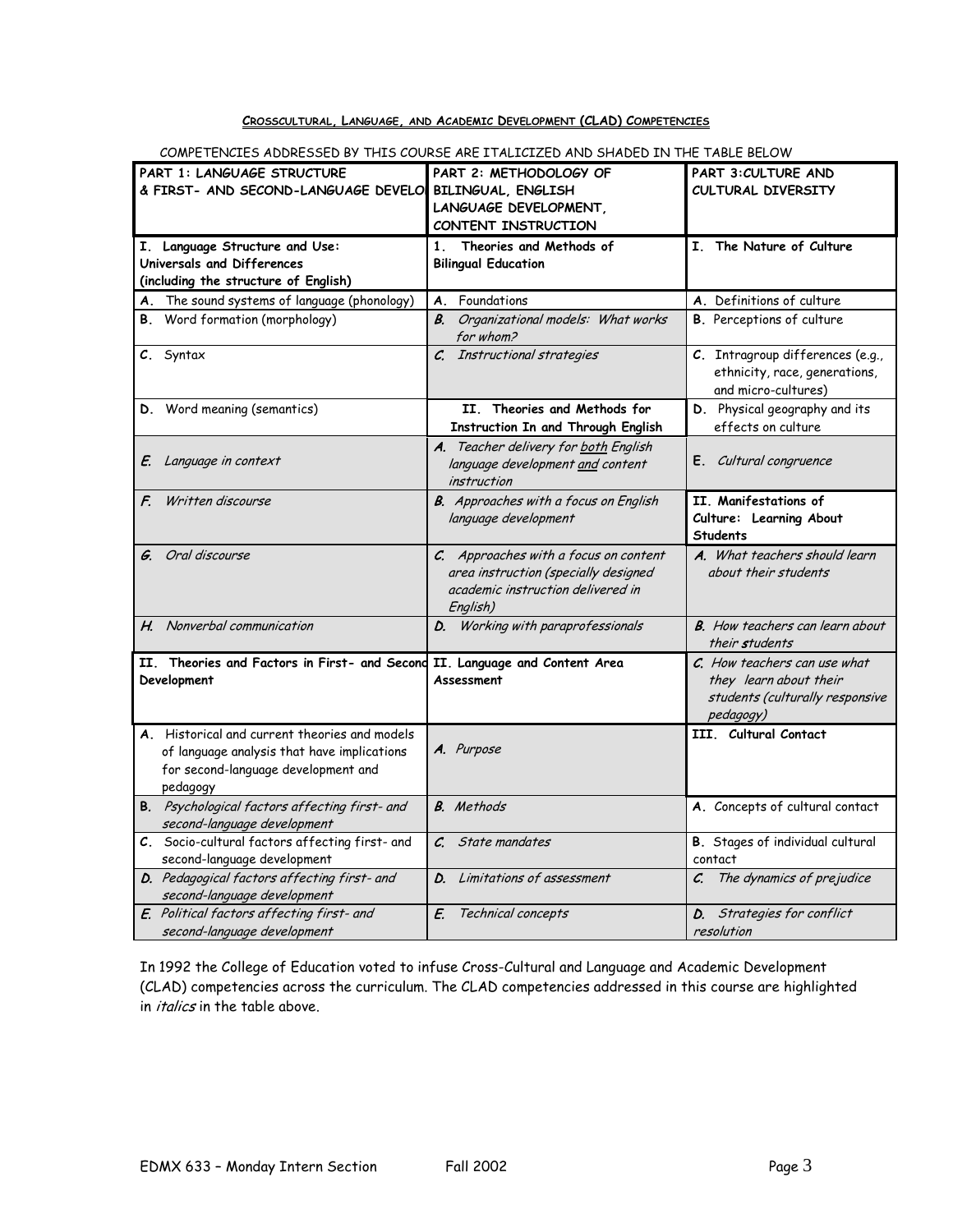## **IV. PROFESSIONAL AND ADMINISTRATIVE REQUIREMENTS**

- 1. "Person-first" language (e.g., "Student with Down Syndrome" rather than "Down Syndrome student;" "Johnny who happens to have Down Syndrome" rather than "My Down Syndrome student") must be used throughout all written and oral assignments and discussions.
- 2. Word process all written documents. Keep a copy of all of your work. You will want these copies for your records and for potential future use as professional portfolio entries.
- 3. Complete and hand in all assignments on the due dates for full credit. If you have extraordinary circumstances that impact completion of your assignments, please inform the instructor(s). Any time that you have questions or concerns, please contact the instructor(s) immediately.
- 4. Participate actively in class discussions and group activities and demonstrate positive interpersonal skills with classmates, the instructors, and guests.
- 5. Collect copies of materials you have developed for your classroom, collected from colleagues, or otherwise obtained to enrich your classroom instruction and management to place in an anthology for Dr. Parsons, and to share with your colleagues.
- 6. Select a class "buddy" to ensure you receive handouts and information if you miss class. Buddy: Telephone: e-mail: Fax:

#### **Grading Scale (in percentages):**

|  |  | A: 94-100 A-: 92-93 B+: 89-91 B: 86-88 B-: 84-86 C+: 81-83 |  |
|--|--|------------------------------------------------------------|--|
|  |  |                                                            |  |

#### **Criteria for Grading:**

| A (Excellent):    | Performance at the highest level, showing sustained excellence in meeting all course<br>objectives and requirements and exhibiting an unusual degree of intellectual initiative. |
|-------------------|----------------------------------------------------------------------------------------------------------------------------------------------------------------------------------|
| $B(Good)$ :       | Performance at a high level, showing consistent and effective achievement in meeting<br>course objectives and requirements.                                                      |
| C (Satisfactory): | Performance at an adequate level, meeting the basic objectives and requirements of<br>the course.                                                                                |

### **NOTE: The minimum acceptable grade for a course in the professional education credential sequence is C+. A B average must be maintained for continuation in the program.**

#### **College of Education Attendance Policy**

Due to the dynamic and interactive nature of courses in the COE, all students are expected to attend all classes and participate actively. At a minimum, students must attend more than 80% of class time or s/he may not receive a passing grade for the course at the discretion of the instructor. Should you have extenuating circumstances, talk with the instructor immediately.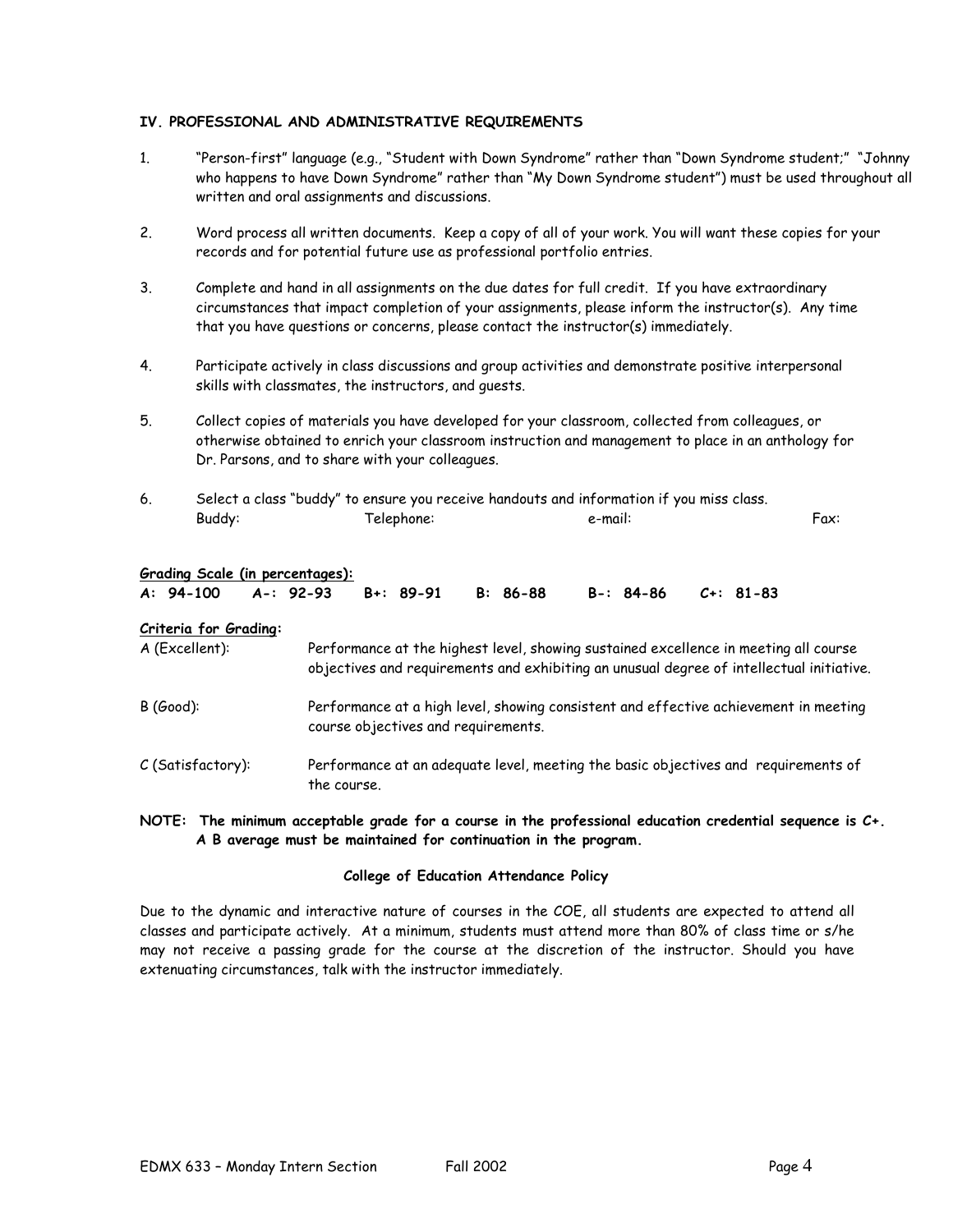| Class | Date: | <b>TOPIC</b>                                                                                                                     | <b>READINGS FOR TODAY</b>                     | ASSIGNMENTS DUE TODAY                                              |
|-------|-------|----------------------------------------------------------------------------------------------------------------------------------|-----------------------------------------------|--------------------------------------------------------------------|
| #1    | 9/9   | The 3 Rs: The Pyramid, Circle of Courage<br>High School IDEA '97 Assessment Assignment<br>Discipline Health Interview Assignment | <b>Interview Materials Packet</b>             | Purchase Texts                                                     |
| #2    | 9/16  | Prevention: Rules & Quick Recovery<br>Principles of Universal Design Revisited                                                   | VT 3 & 23<br>TVN <sub>7</sub>                 | Reading Reflection #1 (2 points)                                   |
| #3    | 9/23  | Prevention: Class Meetings & Low-Level Interventions<br>Jigsaw of Charles' Discipline Models (CA Ch. 4, 5, 6, 7 or 11)           | <b>TVN 9, CA 8</b>                            | Reading Reflection #2 (2 points)                                   |
| #4    | 9/30  | Conflict Resolution; Oral and Written Planning<br>Social Skills Lesson Plan Development                                          | VT pp.142-149 & 152-161<br>TVN 13 & 19        | Reading Reflection #3 (3 points)                                   |
| #5    | 10/7  | Prevention Continued: Teaching Social Skills                                                                                     |                                               | Discipline Health Interview                                        |
| #6    | 10/14 | Self-Determination as a Concept and Practice<br><b>MAPs Assignment</b>                                                           | VT pp.575 - 580 & TVN 4<br><b>MAPs Packet</b> | Reading Reflection #4 (4 points)                                   |
| #7    | 10/21 | Goal Structures, Teacher's Role in CGL                                                                                           |                                               | Draft Social Skills Lesson Plan                                    |
| #8    | 10/28 | Experience a Lesson<br>Lesson Plan Design                                                                                        | TVN Ch. 20 plus 13, 14 OR 15                  | Reading Reflection #5 (4 points)                                   |
| #9    | 11/04 | Informal CGL Structures<br>Jigsaw of Lesson Plans                                                                                | TVN pp. 371-378<br>VN Jigsaw of Lesson Plans  | High School IDEA '97 Assessment<br>Final Social Skills Lesson Plan |
| #10   | 11/11 | Charles' Models of Discipline In Class Preparation                                                                               | Jigsaw of CA Ch. 4, 5, 6, 7, or 11            |                                                                    |
| #11   | 11/18 | Charles' Models of Discipline Direct Instruction                                                                                 |                                               | Jigsaw of CA Ch. 4, 5, 6, 7, or 11<br>CGL Draft                    |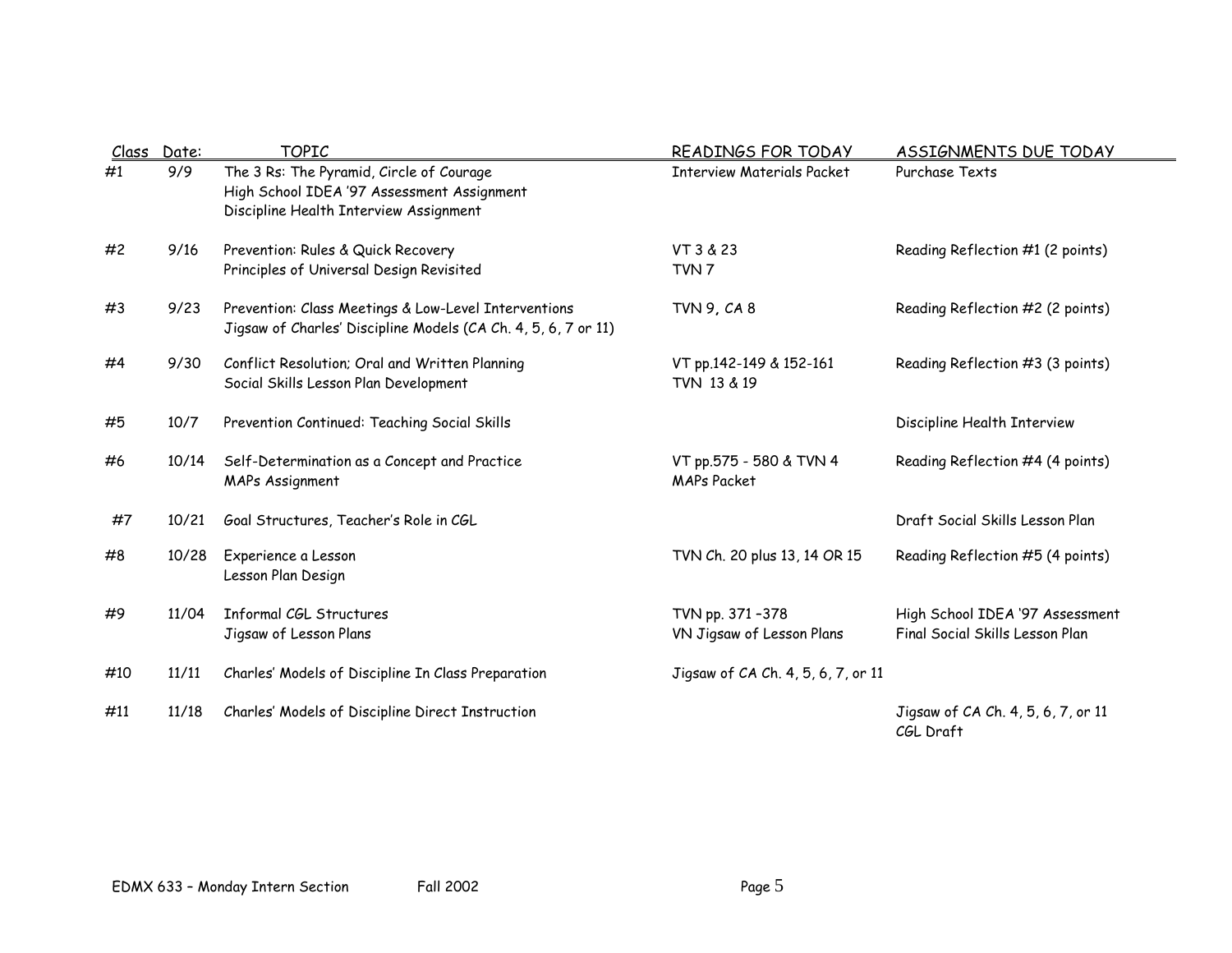|     | Class Week of: | TOPIC                                                                                                                          | READINGS FOR TODAY                                                            | <b>ASSIGNMENTS DUE TODAY</b>                                                |
|-----|----------------|--------------------------------------------------------------------------------------------------------------------------------|-------------------------------------------------------------------------------|-----------------------------------------------------------------------------|
| #12 | 11/25          | Positive Behavior Supports - Plans that Work (Pt. 1)<br>Functional Assessment and "Model" Interventions<br>(Guest: Jan Israel) | Screening for Understanding                                                   | Reading Reflection #6 (2 points)                                            |
| #13 | 12/04          | Positive Behavior Supports - Plans that Work (Pt. 2)<br>Behavior Intervention Plans - In-Class Design<br>(Guest: Jan Israel)   | Israel Handouts                                                               | CGL Final Draft Revisions                                                   |
| #14 | 12/11          | Student-Let IEPs (Guests: High School Students)<br>Peer Tutoring, Social Justice Lesson                                        | NICHCY "Student's GuideIEP"<br>NICHCY "Helping Students "<br>TVN 18, 22, & 23 | Reading Reflection #7 (5 points)<br>Implementation Reflection #8 (3 points) |
| #15 | 12/18          | Course Evaluation and End of Year Celebration<br><b>MAPS Assignment Processing</b>                                             |                                                                               | Implementation Reflection #9 (3 points)<br><b>MAPS Assignment</b>           |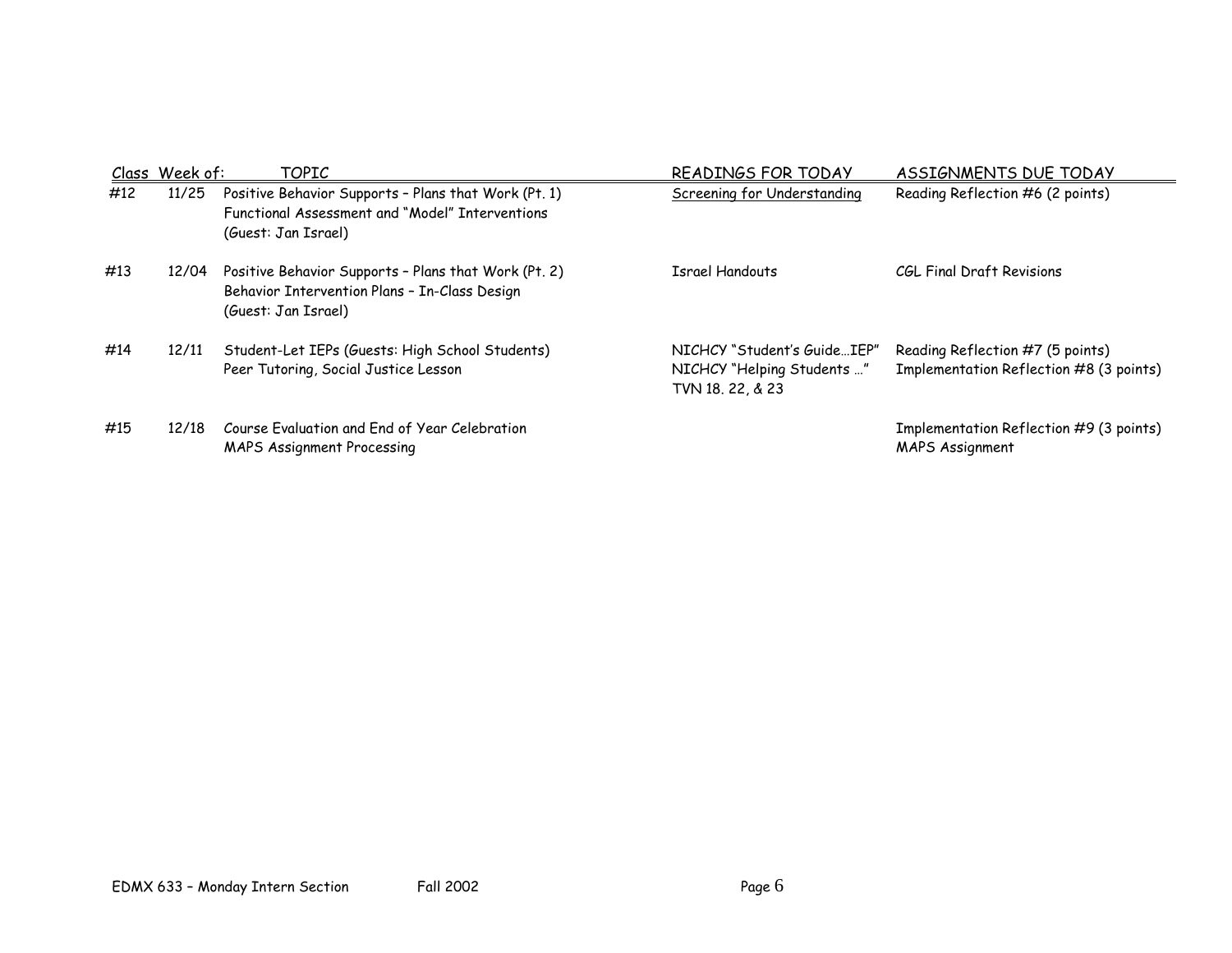## VI. WHAT BOOKS AND MATERIALS DO I NEED FOR CLASS?

| <b>Text Abbreviation</b> | Text Title, Author, and Publisher                                                                                                                                                                             |
|--------------------------|---------------------------------------------------------------------------------------------------------------------------------------------------------------------------------------------------------------|
| CА                       | Charles, C.M. (2002). Building classroom discipline (7th ed.). White Plains, NY: Longman.                                                                                                                     |
| <b>TVN</b>               | Thousand, J., Villa, R., & Nevin, A. (2002). Creativity and collaborative learning: A<br>practical quide to empowering students, teachers, and families (2 <sup>nd</sup> ed.). Baltimore: Paul<br>H. Brookes. |
| VT                       | Villa, R., & Thousand, J. (2000). Restructuring for caring and effective education:<br>Piecing the puzzle together (2 <sup>nd</sup> ed.). Baltimore: Paul H. Brookes.                                         |
| Handouts                 | Additional readings, manuals, lecture quides, case studies.                                                                                                                                                   |
| Web Sites                | www.disciplinehelp.com                                                                                                                                                                                        |

## **VII. WHAT ARE MY ASSIGNMENTS?**

| Weekly Class Attendance and Participation           | $(45$ points)         |
|-----------------------------------------------------|-----------------------|
| <b>Reading Reflections</b>                          | $(28 \text{ points})$ |
| Social Skills Lesson Plan                           | $(15$ points)         |
| Cooperative Group Lesson Plan                       | $(25$ points)         |
| Discipline and Positive Behavior Support Interviews | (13 points)           |
| Models of Discipline Direct Instruction             | (20 points)           |
| High School IDEA '97 Observation and Interview      | (13 points)           |
| Positive Behavior Support Plan                      | $(16 \text{ points})$ |
| <b>MAPS</b>                                         | $(25 \text{ points})$ |
| <b>Total Maximum Points:</b>                        | 200 points            |

**Weekly Class Attendance Participation (3 points per class X 15 classes = 45 points maximum)** The purpose of this requirement is to ensure active participation during class sessions and opportunities to demonstrate collaborative teaming and cooperative group small group interpersonal skills. Because group activities and other active learning procedures are used to introduce and reinforce substantial amounts of material addressed in this course, regular attendance and participation is critical. If a participant needs to miss part or all of a class, the instructor must be informed in advance. Participants are responsible for requesting a makeup assignment for any absence. A student is not able to pass this class if 20% or more of the session time is missed except in rare cases of extreme hardship, with expected competence demonstrated.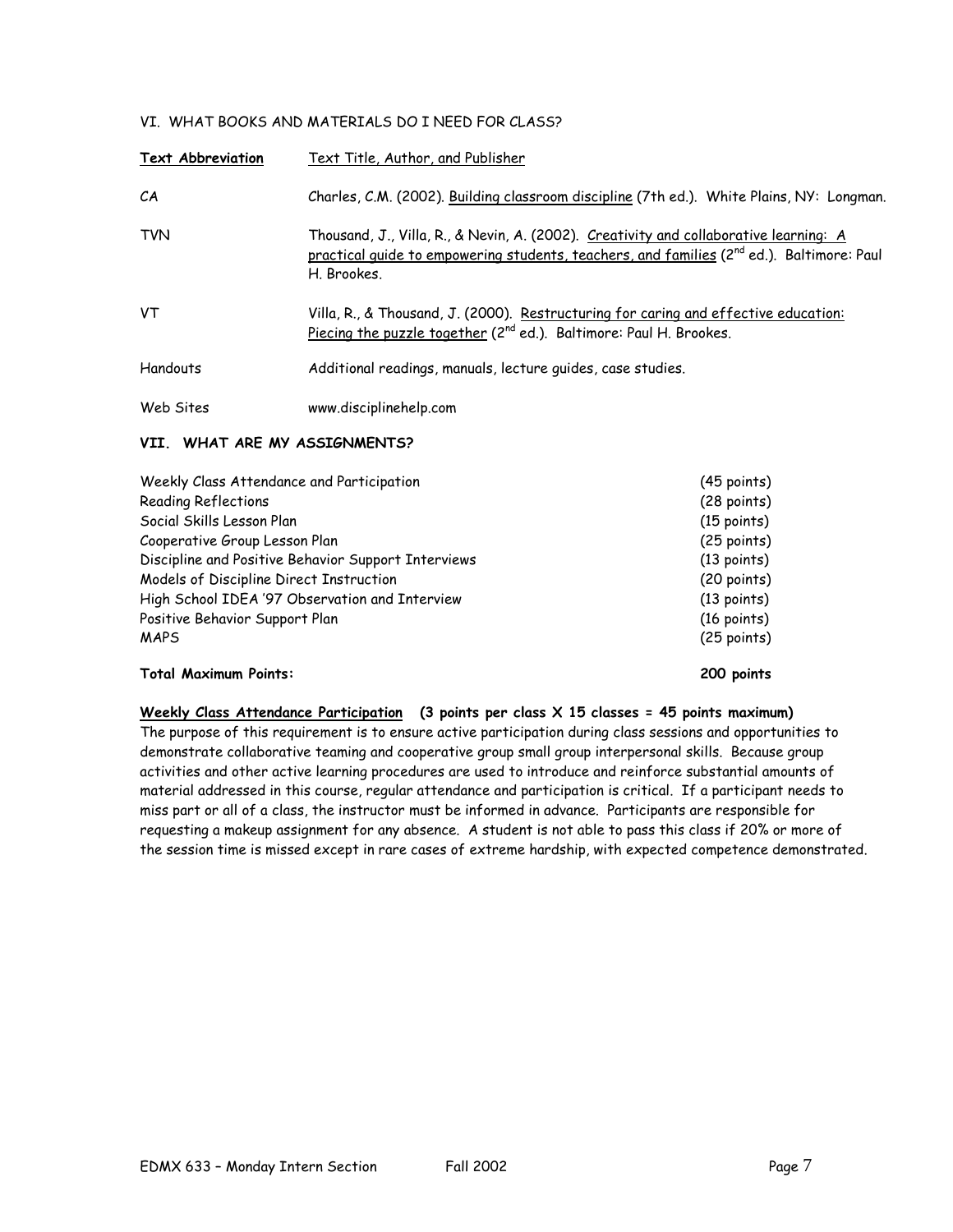## **Reflections/Lesson Applications (28 points maximum)**

The purpose of the reading reflections and lesson implementation applications is to provide participants with regular opportunities to demonstrate their understanding of critical aspects of the readings and to apply lesson plans to professional practice. Each reflection must be word processes and turned in on the date due for full credit. You also must be prepared to discuss reflections in class in order to receive full credit.

For Reflections #8 and #9, you may write a written reflection on any of the optional readings in the syllabus or chapters in the texts that relate to the topic of student self determination that you have not read for other courses. Note that for Reflection #8, an alternative to a reading reflection is to implement the Social Skills Lesson plan and prepare a reflection on your implementation. An alternative option for Reflection #9 is to implement the Cooperative Group Lesson plan and prepare an implementation reflection. Finally, yet another alternative for Reflections #8 and/or #9 is to attend an approved (by instructor) conference. Three points may be earned for each half-day (3.0 hours) of conference (keynotes and breakouts) attendance. A1-page written reflection of each half-day attendance must be submitted as evidence of conference attendance.

## **Criteria for Written Products:**

- 1. For reading reflections, the content of each assigned reading is referred to in the reflection.
- 2. Critical higher order thinking skills that goes beyond reiteration of content (e.g., application, analysis, synthesis, evaluation of content) is clearly demonstrated.
- 3. Spelling, grammar, and mechanical aspects of writing are accurate.
- 4. Thoughts and writing are well organized; section headings are provided as needed.
- 5. The document is word-processed.
- 6. The document is turned in on or before the date due.

## **Reflection Prompt Questions and Due Dates**

See prompt questions for Reflections  $# 1 - #7$  on the following page. See below and class schedule for due dates.

|               | Reading Reflections & Lesson Implementation                     | Due Dates (28 points maximum) |  |
|---------------|-----------------------------------------------------------------|-------------------------------|--|
| Reflection #1 | 2 points maximum                                                | Due Class # 2                 |  |
| Reflection #2 | 2 points maximum                                                | Due Class $#3$                |  |
| Reflection #3 | 3 points maximum                                                | Due Class #4                  |  |
| Reflection #4 | 4 points maximum                                                | Due Class # 6                 |  |
| Reflection #5 | 4 points maximum                                                | Due Class #8                  |  |
| Reflection #6 | 2 points maximum                                                | Due Class $#12$               |  |
| Reflection #7 | 5 points maximum                                                | Due Class #14                 |  |
|               | Social Skills Lesson Implementation, Conference Sessions, or    |                               |  |
| Reflection #8 | 3 points maximum                                                | Due by Class #15              |  |
|               | Cooperative Group Lesson Implementation, Conference Sessions or |                               |  |
| Reflection #9 | 3 points maximum                                                | Due by Class #15              |  |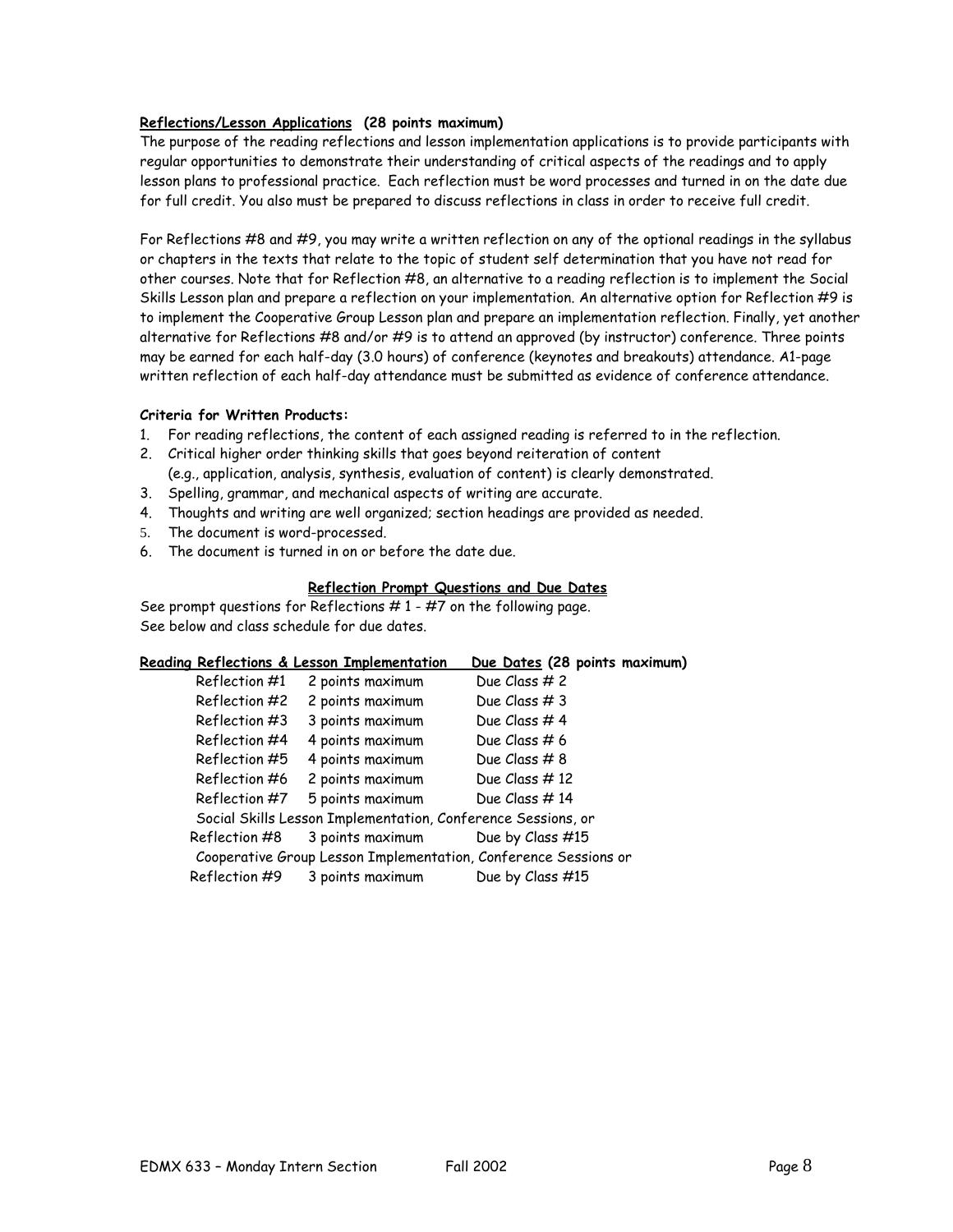#### **REFLECTIONS (28 Points Maximum)**

#### **Reading Reflection #1 (2 points)**

Read, in this order, the following chapters: Chapter 3 & 23 in the Villa & Thousand text. In what ways were the four dimensions of the Circle of Courage fulfilled for Cecelia? In what ways could/will you apply the principles of the Circle of Courage in structuring your classroom environments, routines, and methods of teaching responsibility (i.e., otherwise known as "discipline") to your students? (1-2 pages)

#### **Reading Reflection #2 (2 points)**

In what ways would Glasser's model of discipline and the strategies described in Chapter 9 of the Thousand, Villa, and Nevin (TVN) text assist you as a teacher of a child like Mariah, Billy, or Ricardo? What approaches from Chapter 9 are most appeal to you and why? (1-2 pages)

#### **Reading Reflection #3 (3 points)**

Read Chapters 13 & 19 of VTN and pages 140 – 149 & 152 – 162 in the Villa & Thousand text. You are on your own for this reflection. Use your Multiple Intelligences and be creative in representing a) what you learned from the three readings and b) in what ways you will use this information in your development of student responsibility/response-ability.

#### **Reading Reflection #4 (4 points)**

After reading pages 575 – 580 of Chapter 22 in Villa and Thousand and Chapters 4 & 7 of TVN answer the following:

- 1. In pages 575 580 of Chapter 22 in the Villa & Thousand text, it is the authors' premise that self determination is an important education outcome if students with disabilities are to succeed in and out of school. To what extent to you agree with this premise? Provide a justification for you evaluation of this premise. (1 point)
- 2. Given the four components of self-determination, the principle of universal design, and the methods for building connections described in Chapter 4 describe in detail the ways will you structure/promote self determination for your students?

(3 points)

#### **Reading Reflection #5: (4 points)**

Based upon your reading of Chapter 20 (and either Chapter 12, 14, or 15) of the TVN text, in three to four pages:

- a) define in your own words and provide examples of how to structure the five critical elements (i.e., PIGS Face positive interdependence, individual accountability, group processing, social skills, face-to-face interaction) of effective cooperative learning groups;and
- b) also describe 3 key learnings from about the dimensions or value of cooperative learning in educating a diverse student population

#### **Reading Reflection #6: (2 points)**

In your own words define a "functional assessment" of behavior. (Refer to all of your readings thus far). What are "slow" versus "fast" triggers? What do each contribute to our understanding of a student's behavior? How is a "perceived function" of a behavior determined?

In developing a positive support plan, why is it important to have both specific and global hypotheses?

#### **Positive Supports Reflection #7: (5 points)**

Here's a chance to create your own Pyramid of "Sure Fire and Naturalistic Ways to Prevent and Manage Student Disruptions" that can serve as a quick reference for you when you are teaching. This also is your discipline with dignity "final exam.'' Given the discipline pyramid, enter every interventions, strategies, and instructional and curricular approach that you know and have learned about thus far in each of the levels of the pyramid – from prevention to intensive intervention. Be sure to refer to Reflection #2, lecture notes, and readings when construction this reflection. Feel free to be as creative as you wish in your presentation. (For example, one student constructed a 3-dimensional pyramid with strategies "housed" in compartments at each level.)

#### **Implementation Reflection #8: (3 points)**

Your choice of reading reflection, social skills lesson implementation, or documentation of conference attendance.

#### **Implementation Reflection #9: (3 points)**

Your choice of reading reflection, cooperative group lesson implementation, or documentation of conference attendance.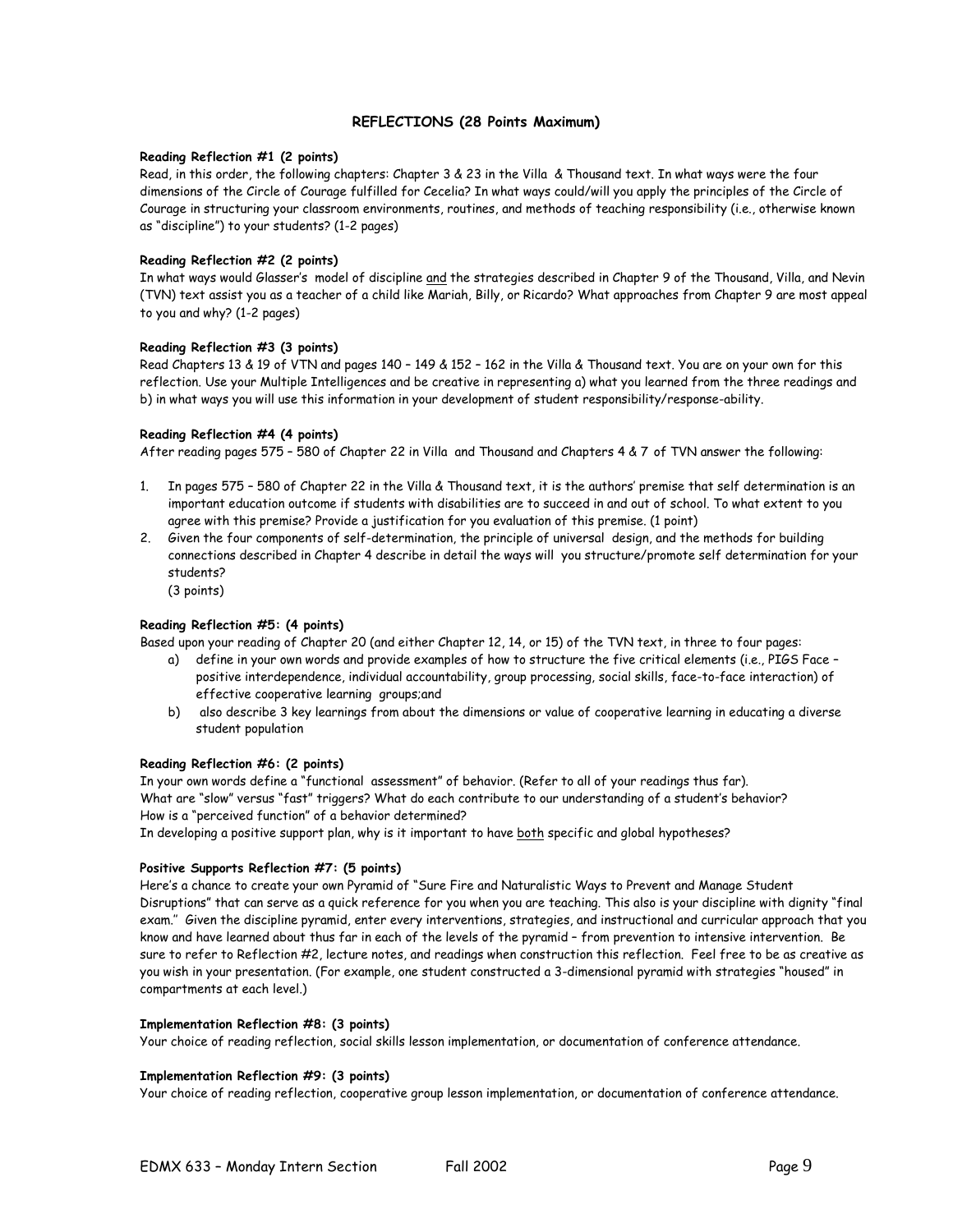## **Social Skills Lesson Plan (15 points)**

The purpose of this assignment is to ensure that participants can design a social skills lesson that can be used as a component of a cooperative group lesson or as a "stand alone" lesson that prepares students to use a social skill in a cooperative learning context. Development of the lesson will begin in class and participants should be prepared to teach the lesson to classmates and to students whom they serve. A direct instruction lesson format provided by the instructor will be used to organize this lesson. The **draft** of this lesson will be returned for revisions. The **final draft** must include requested revisions. Reflection points may be earned (up to 3 points) for delivering and reflecting upon the delivery of the social skills

## **Cooperative Group Lesson Plan (25 points)**

Each participant will develop a cooperative group lesson plan using the long lesson plan format on pages 88-91 of Chapter 6 of the Thousand, Villa, and Nevin text. The purpose of this exercise is for each participant to have the experience of thinking about each of the critical "teacher role" questions that must be considered when designing a formal cooperative group lesson. The **draft** of this lesson will be returned for revisions. The **final draft** must include requested revisions. Reflection points may be earned (up to 3 points) for delivering and reflecting upon the delivery of the cooperative group lesson.

### **Discipline and Positive Behavior Support Interview and "Health" Diagnosis (13 points)**

The purpose of this assignment is to develop participants' understanding of a) the discipline climate and practices in their school and classroom, b) the behavioral support strategies currently employed, and c) staff perceptions of discipline in the school. Using the provided Staff Questionnaire and the 4-page "Program Indicator" tool, assess the discipline and positive behavior support characteristics of your school and classroom. To do this, first make 3 copies of the Staff Questionnaire. Interview at least 3 people from your school using this instrument, but only after you have administered the instrument to yourself first. Get a copy of the school and district's discipline and behavior support policies and procedures and study them carefully. Next, using the information from your 4 interviews and the policy and procedures documents, complete the four pages of the "Program Indicator" tool. If you don't feel you have adequate information to rate a particular item, ask the principal, guidance personnel, or "trusted" teachers to provide an assessment of the item. Assemble all of these materials into a packet along with a 3 to 4-page written assessment of your school's discipline and positive behavioral support "health" that is based upon your research and what you know so far about "best practices" in teaching responsibility and promoting self discipline. Be prepared to compare your findings with your classmates on the due date.

## **Models of Discipline Direct Instruction (20 points)**

The purpose of this assignment is to demonstrate expertise in a well established model of discipline, demonstrate instructional skill in teaching the critical elements of the models to other professionals through a 20-minutes lesson, and c) practice principles of collaborative teaming in developing and delivering the lesson. Teams will be formed to develop a 20-minute demonstration of a particular Model of Discipline from the Charles Building Classroom Discipline text (i.e., Chapters 4, 5, 6, 7, 8, 11). The presentation/lesson must include a **role play of the model in action.** The team must provide each member of the class and the instructor with **a 2 to 3-page handout** that summarizes the model. You will sign up for a model in Class #1. Each member of the team must have an active performance role in the class presentation and each member must participate in the collaborative planning of the materials, production, and self-evaluation. Your performance will be assessed by classmates, teammates, the instructor and yourself using the rubric appearing at the end of the syllabus.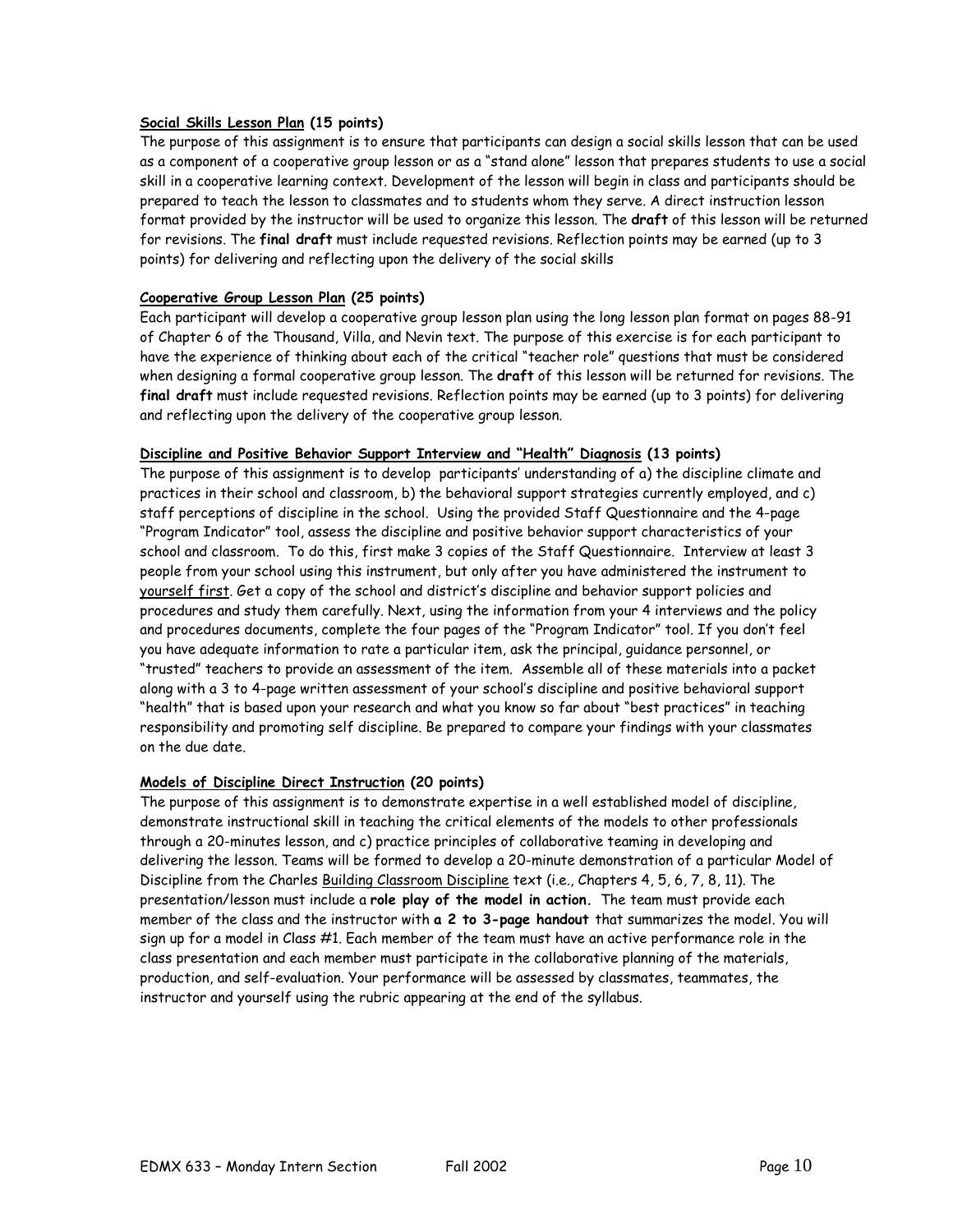## **MAPs Implementation (25 points)**

The purpose of this assignment is to provide you with an opportunity to apply and refine the assessment skills discussed in this course emphasizing the importance of obtaining information from the student, family members, and friends.

Each participant develops a "MAPs" report for one focus individual. Although the ideal focus individual would be a student identified as eligible for special education, because you may not be the service coordinator for such a student, you may need to be creative and identify a person for whom the MAPs process would make a positive contribution to the person's life. If it is not possible to perform this assignment with a student you serve, solicit the participation of a friend, family member, or a youth not eligible for special education to be the focus person. Be sure to also invite as many significant others (i.e., family members, friends) as possible as well as appropriate professionals to participate in the MAPS process. The more the merrier. Your write up should be comprehensive and address at least the following components.

- 1. What was the rationale for choosing this student/person? Describe the person in terms of gender, age, strengths, and any other relevant characteristics such as educational needs or living situation. Describe the context of the MAPS process. Who was present? Where did it occur? (Note: Whenever possible, conduct the interview in the individual's home) (4 points)
- 2. For each of the steps of the process, organize and report in writing the responses to MAPS questions and any other questions you asked. Document the decision making process(es) used to identify and prioritize needs and goals. Also identify potential next steps. (7 points)
- 3. For the "Plan of Action," recommend specific areas or skills to work on based upon the outcomes of the MAPS process. Using your local IEP form, translate the outcomes of the MAPS session into 3 goals. Each goal must have at least two accompanying objectives/benchmarks as well as a "positive" baseline or present level of performance statement. At least one goal should relate to relationships, friendships, and/or social skills. At least one goal should relate to life beyond the current school context (e.g., recreational, living, or vocational life in the community, post-secondary life, transition to the next school). The remaining goal should directly relate to the important dimensions that emerged from the MAPS process. (9 points)
- 4. Write a reflection on the experience that includes your own reaction to the process, the reaction of the participants, ways in which you would "better" prepare for or conduct a MAPS session in the future, as well as any other feelings and thoughts about how to implement and promote familycentered and student-led assessment and planning approaches in IEP development and futures planning. (5 points)

## **Criteria for Evaluation:**

- 1. Completeness and organization of information requested.
- 2. Includes a title page, a section for each of the steps of the MAPS as well as the other elements of the Significant Other Inventory report described in items 1 - 4 above.
- 3. Documentation of the decision making process used to formulate IEP goals and objectives.
- 4. Depth of analysis of reaction to the process.
- 5. Sensitivity and respect for student and family.
- 6. Evidence of input and feedback from MAPS participants (e.g., photo of the MAPS posters or a written summary of the contents of each poster, direct quotes of participant reactions).
- 7. Appropriate use of standard English, grammar, spelling, mechanics, and so forth.
- 8. Word processed, paginated, double spaced with 1-inch margins.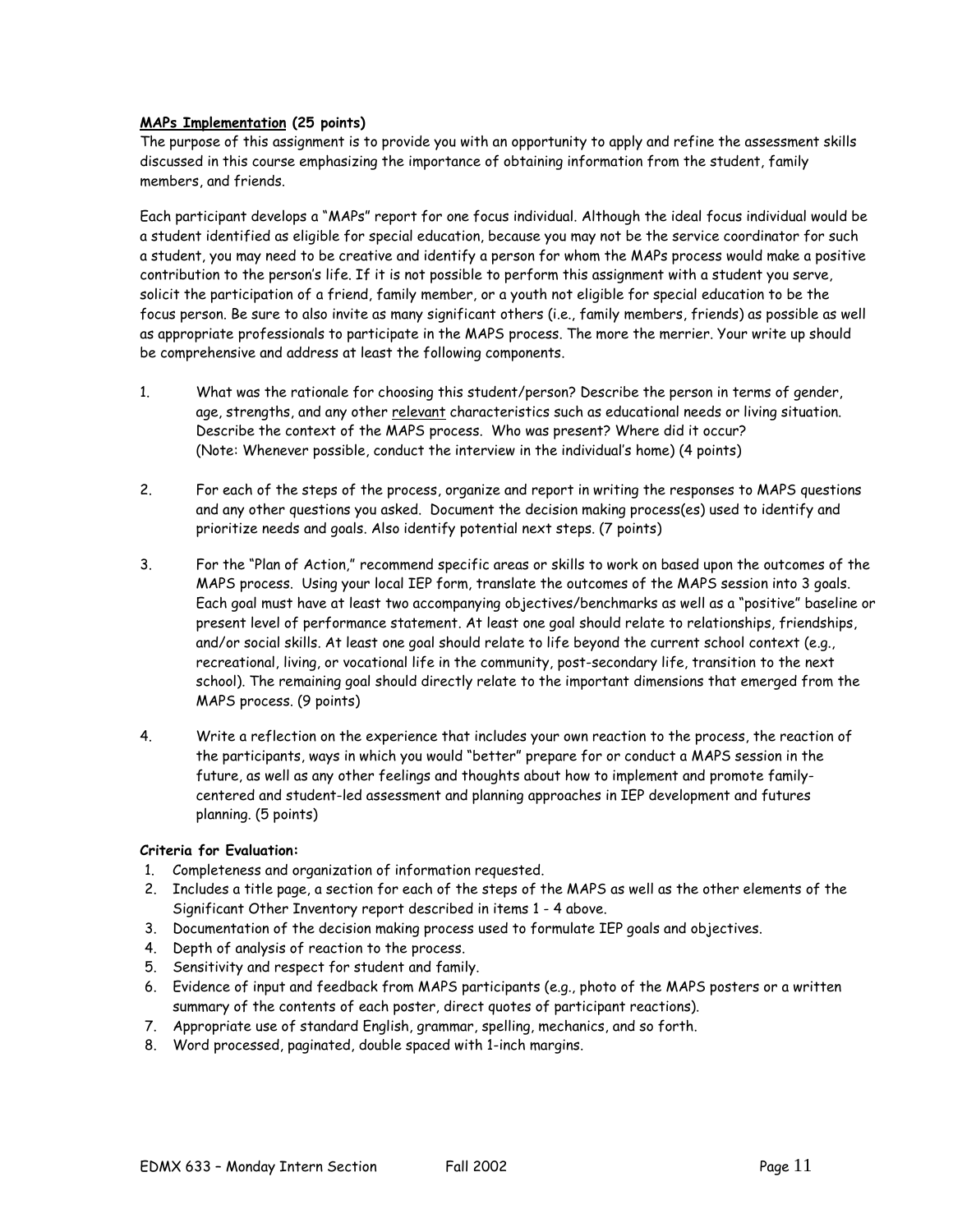## **Positive Behavior Support Plan (16 points)**

Using provided forms, create a positive intervention plan for one student based upon an in-class scenario. As a real life application, you are encouraged to use the processes and forms to create a plan for student in your student teaching or teaching situation. Be sure that the interventions recommended provide students "response-ability" skills and strategies and articulate how peers, teachers and staff, subject matter instruction and materials, and your own behavior will be modified to assist the student to meet his or her needs in ways considered socially acceptable in a school setting.

### **High School Special Education: Implications of IDEA '97 and More (13 points)**

Many cohort members will not have a special education field placement in a high school setting. Nevertheless, we want to make sure that you witness the unique aspects and challenges of supporting high school-aged youth with identified special education needs. Every elementary and middle school student eventually transition into these high schools. What happens to them when they get there? Find out through this field placement experience, which will be totally self-directed.

The minimum requirements are that you spend 10 to 12 hours in one or more high schools in your home community, a community in which you have done a field placement, or any other community in which you have a legitimate reason to visit. Shadow one or more special education staff members, interview students and staff, attend after-school events, and observe classes which students attend.

The appropriate protocol for setting up observations is to contact the school principal and/or special education department chair, introduce yourself and describe the purposes of the visitation, indicate that an entire day-long visitation would be preferred, but a shorter visit would be perfectly fine. If you can visit the same site on two or more days, it would be a great advantage to you, as you will get more than a one-time snapshot view. Visitations to multiple sites also have distinct advantages, as you can see how different campuses approach the same issues and how different or alike the schools are in providing special education services.

This is your educational experience, so please set it up in a way that it meets your needs in the best way possible for you! Those of you who have high school special education placement should spend time in a middle-level or elementary-level special education setting, in order to get a feel for the differences that exist in service delivery for children who are younger in age. Use the same IDEA97 questions that apply to younger children. Also, be sure that you can answer all of the IDEA97 questions for the high school site in which you were placed.

You will not be observing a particular student, so you will not need specific permission for observations. Remember, however, in all of your note taking and in any written products describing your high school experiences, you are to maintain confidentiality and never refer to a student by name.

If you wish to visit high schools in pairs or trios, please do, as long as it meets the approval of the special education personnel who are hosting your visit. Crowds tend to draw attention away from instruction, so visitation groups larger than two or three are discouraged. You are a guest, so at all times behave in your most professional and courteous manner. Reserve any verbal critiques or judgements for written reflections and our class debriefing session.

What shall you look for and what shall you ask? The following questions that directly relate to the changes that IDEA '97 created in the roles of educators, students, and teachers. Schools continue to improve their ways of best addressing these changes, so this is a great time to talk with school personnel about these issues. You are to ask questions, observe, and otherwise "fact find" in order to get responses to the set of IDEA97 questions that are as comprehensive and complete as possible. You are free to ask any of your own questions. Keep your eyes open, as well; what you see may or may not "match" what you are told.

The permanent product you will generate to reflect your analysis, synthesis, and evaluation of the high school experiences has two components. The first component of this report is a summary of your findings regarding all nine of the IDEA '97 questions you investigated with high school faculty and students. Each of the nine responses should be no less than 1/2 page in length. The second component is similar to the series of questions posed in an SST meeting. Specifically, in 2 - 3 pages write about:

- STRENGTHS
- cONCERNS
- QUESTIONS you still have
- **RECOMMENDATIONS**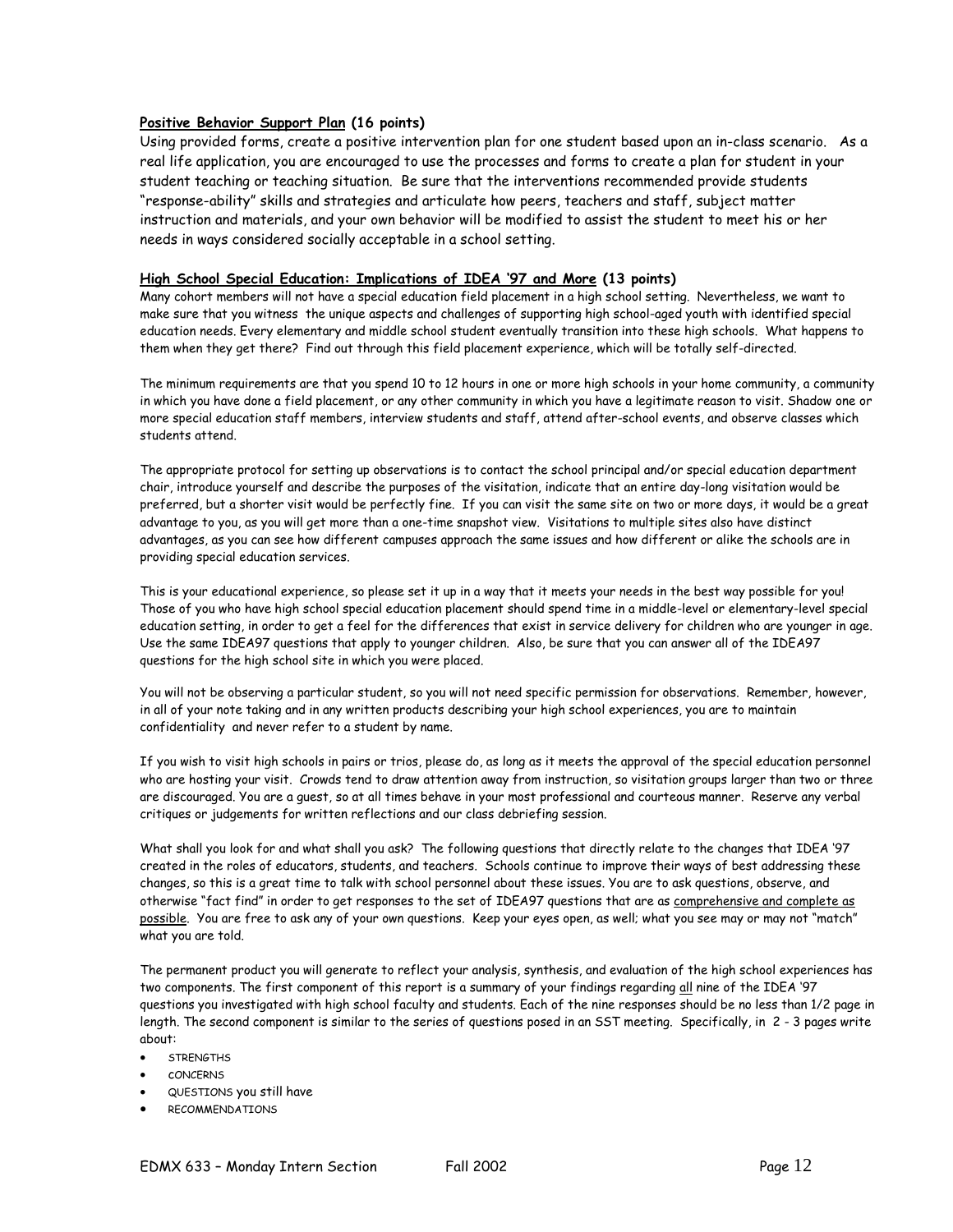

San Marcos, Calif. *92096-0001*

*(760) 750-4300 F AX (760) 750-32*

**CALL UNIVERSITY**<br>SAN MARCOS *College of Education* 

## HIGH SCHOOL EXPERIENCE FIELDWORK TIME SHEET

Since you will receive credentials as a K – 12 special education professional, a critical part of your special education fieldwork involves spending a significant amount of time with learners across the grades, K – 12. In this field experience, you are to complete a minimum of 12 hours of observation and participation in one or more high school settings. Attached you will find a letter of introduction which you should take with you to the school or the schools you visit. Phone the coordinator of special education services for the building (who may be the principal, assistant principal, a special education department chair, or a school-based coordinator) to make specific arrangements for the visitations. It is a "best practice" to meet your host teacher(s) face-to-face in advance to arrange a schedule. This, of course, may not be possible, due to time constrains. Be sure to have the host teacher(s) sign this time sheet for each time block that you are involved in school activities. Turn in this time sheet along with your written responses for this assignment.

|  | Name                                                                                                                                                                                                                                 |  |                                                                                                                                                                                                                                      |                   |                                                   |  |
|--|--------------------------------------------------------------------------------------------------------------------------------------------------------------------------------------------------------------------------------------|--|--------------------------------------------------------------------------------------------------------------------------------------------------------------------------------------------------------------------------------------|-------------------|---------------------------------------------------|--|
|  | School ___________________________                                                                                                                                                                                                   |  |                                                                                                                                                                                                                                      |                   |                                                   |  |
|  |                                                                                                                                                                                                                                      |  |                                                                                                                                                                                                                                      |                   | Site Coordinator of Special Education ___________ |  |
|  | Host Teacher ____________________                                                                                                                                                                                                    |  |                                                                                                                                                                                                                                      |                   |                                                   |  |
|  | Time Time at Site                                                                                                                                                                                                                    |  | Date Arrival Departure Total Time Activities Observed                                                                                                                                                                                | Host<br>Signature |                                                   |  |
|  |                                                                                                                                                                                                                                      |  |                                                                                                                                                                                                                                      |                   |                                                   |  |
|  | <u> The Common Common Common Common Common Common Common Common Common Common Common Common Common Common Common Common Common Common Common Common Common Common Common Common Common Common Common Common Common Common Common</u> |  | <u> Linda a la contrata del contrata del contrata del contrata del contrata del contrata del contrata del contrata del contrata del contrata del contrata del contrata del contrata del contrata del contrata del contrata del c</u> |                   |                                                   |  |
|  | <u> 1986 - Alexandr Alexandr III, prima postal por alexandr a la prima por alexandr a la prima por alexandr a la</u>                                                                                                                 |  |                                                                                                                                                                                                                                      |                   |                                                   |  |
|  |                                                                                                                                                                                                                                      |  |                                                                                                                                                                                                                                      |                   |                                                   |  |
|  |                                                                                                                                                                                                                                      |  |                                                                                                                                                                                                                                      |                   |                                                   |  |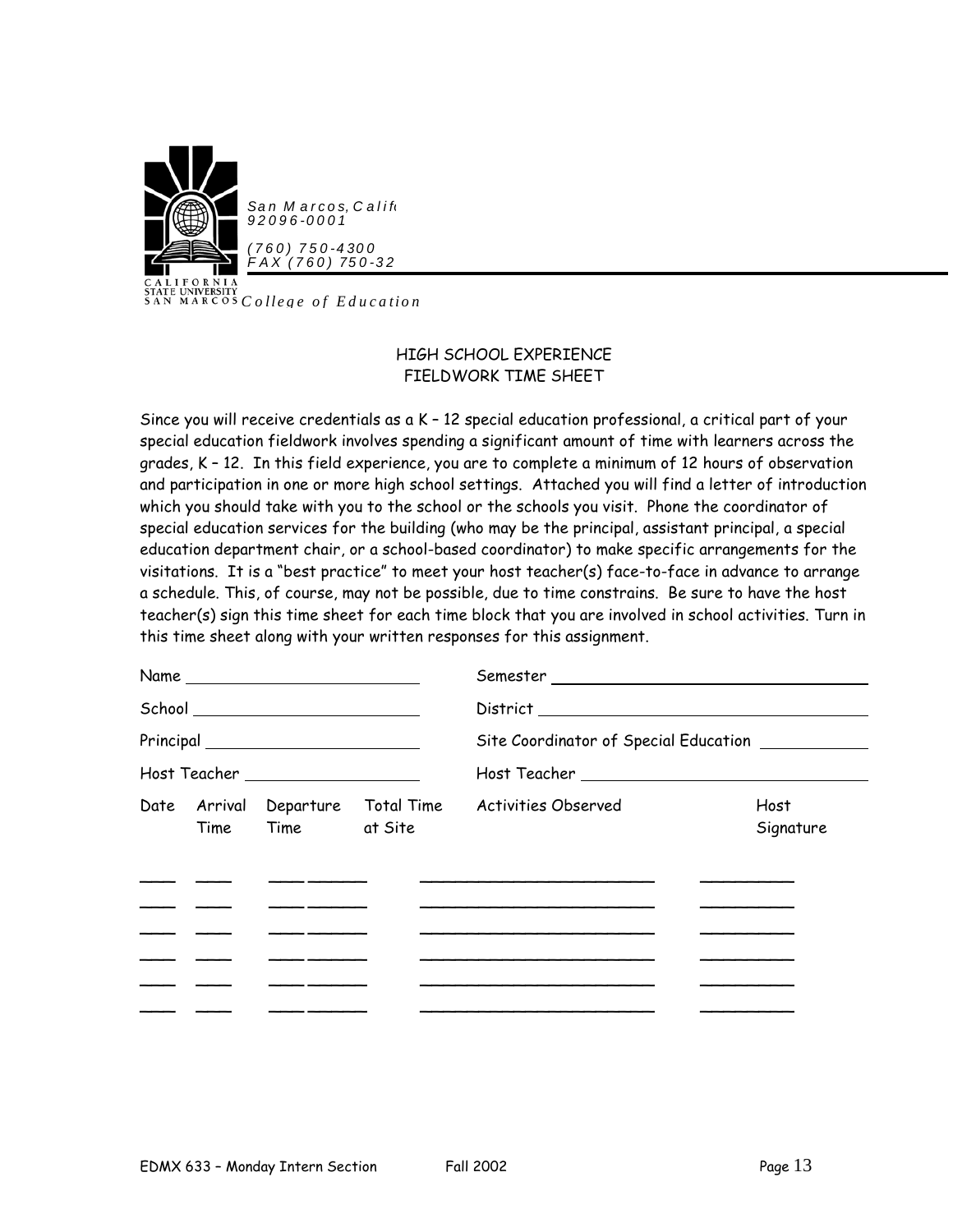

**CALL**<br>SAN MARCOS *College of Education* 

September 2, 2002

Dear Principal and Special Education Staff,

An important special education field experience for all California State University San Marcos Mild/Moderate and Moderate/Severe special education teacher candidates is to spend a significant time in a variety of special education settings. Since special education service delivery at the high school level can be significantly different from service delivery in elementary settings, it is critical that credential candidates have a chance to a) talk with and shadow high school special educators, b) observe in general education classrooms in which students with disabilities are supported, c) observe and interact with students with a wide range of disabilities, and d) learn about the policies and procedures for transition planning.

It would be greatly appreciated if one or more of our credential candidates could spend 12 to 15 hours under the guidance of one or more of your special education faculty engaged in the activities described above. Candidates might spend two entire days on campus – during, before, and/or after school hours; or observations could be spread across several days.

The CSUSM credential program faculty hope that your faculty, staff, and students find this an interesting and valuable experience. As program coordinator, I also wish to thank you for your support of the professional development of the future educators enrolled in CSUSM's credential programs. If you have any questions or concern, please feel free to e-mail (jthousan@csusm.edu) or give a call (760-761-4910).

Respectfully requested,

Dr. Jacqueline Thousand, Coordinator, Special Education Credential and Graduate Programs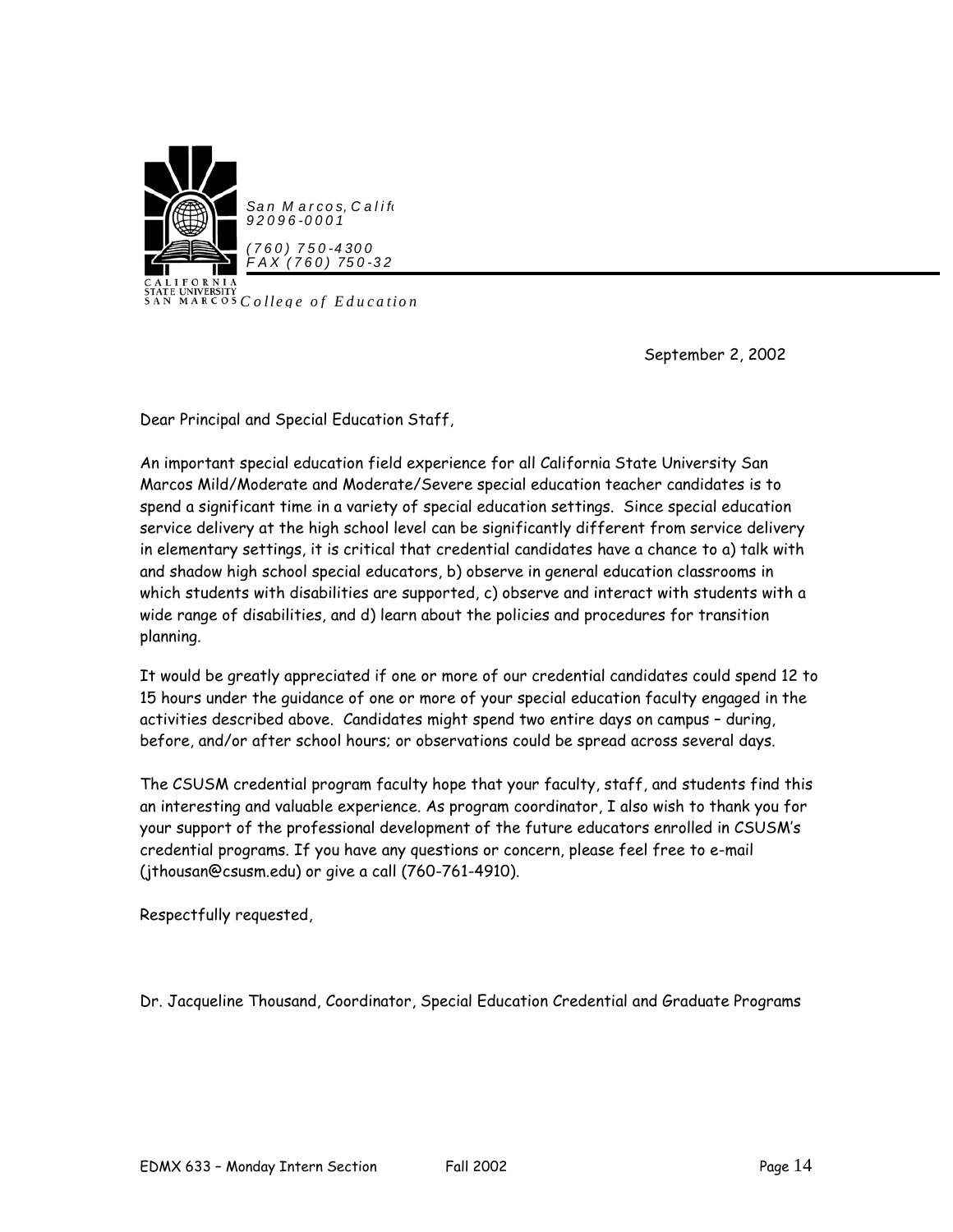## IDEA '97 High School Questions

- I. What are characteristics of an "exemplary" high school special educator? What are the most fulfilling aspects of working as a high school special educator? What are the greatest challenges in working as a high school special educator?
- II. In what ways do special education faculty encourage and support student participation on IEP teams? To what extent are the questions posed in the MAPs process employed to gather data in the IEP process? To what extent do students direct and lead their own IEP meetings? How are students taught and coached to direct their own IFPs?
- III. In what ways do special education faculty encourage and support parent participation on IEP teams?
- IV. In what ways have arrangements been made for classroom teachers to actively participate as members of the IEP team?
- V. In what ways are the required transition planning activities carried out for students at age 14? At age 16? Provide as much detail as possible about these transition activities.
- VI. In what ways are students informed of their age of majority rights before they turn 18? Describe the process in as much detail as possible.
- VII. In what ways are students included in district and statewide assessments? What are the most common accommodations provided for students?
- VIII. How do you determine when alternate assessments will be used with a particular student, such as a student with severe disabilities? What are the alternate assessment approaches that have been used, and which have provided the most meaningful information about student progress? If the teacher cannot identify what alternative approaches are used with students with moderate and severe disabilities, interview someone who works with these students and who can answer this question with specific examples.
- IX. In what ways do you ensure that there is regular communication with classroom teachers to coordinate curriculum and instruction personnel?

## **Special Notes:**

For the questions II - IX, also ask, "What would help to make this practice work even better?" Include the interviewee's response as part of your answers to these questions. **Be sure to spend talking with (and shadowing) as many students as you can.**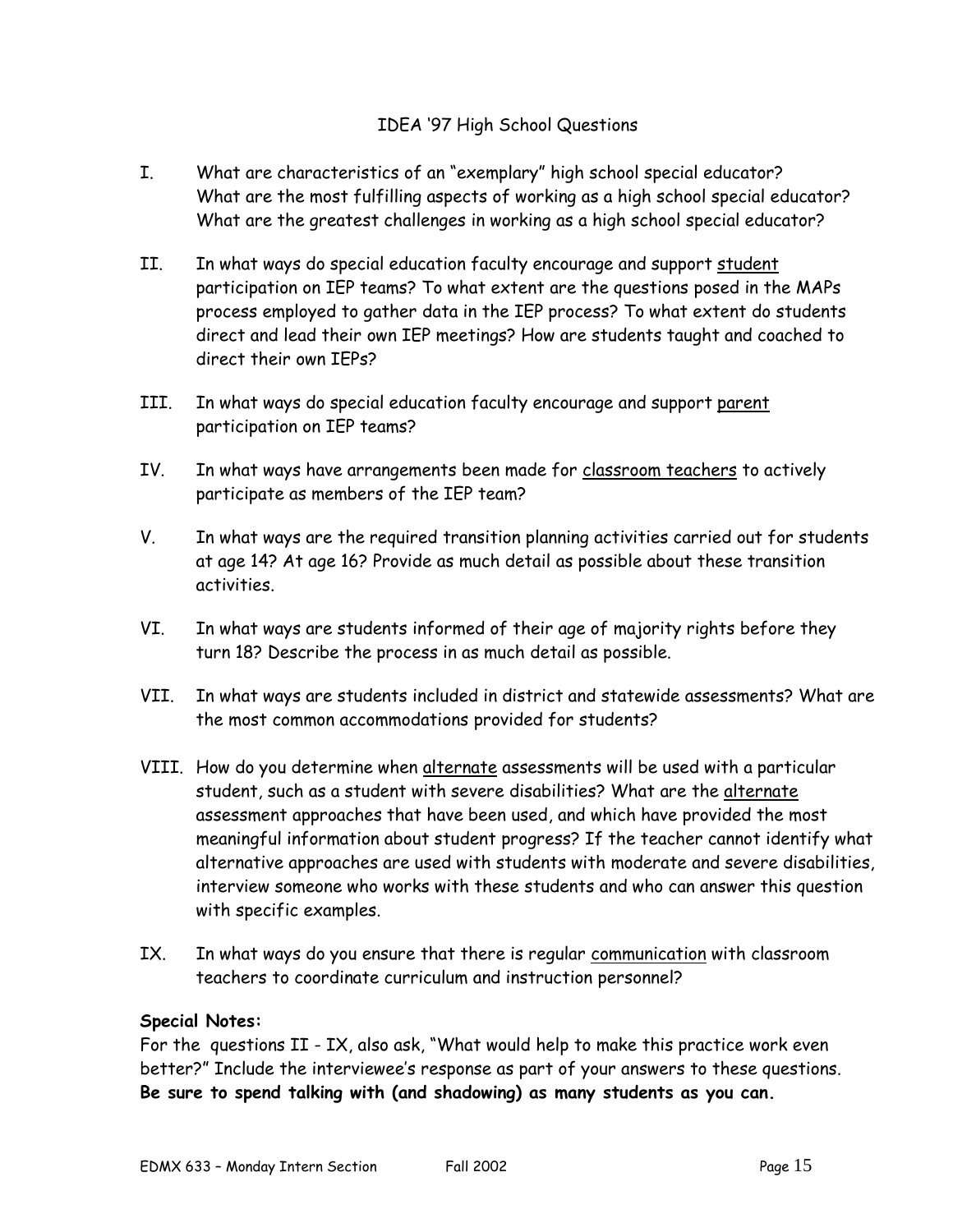# **Presentation & Handout Rubric**

| Team Name:             |        |  |
|------------------------|--------|--|
| <b>Members' Names:</b> |        |  |
|                        |        |  |
|                        |        |  |
|                        |        |  |
| Date:                  | Topic: |  |

## Presentation:

| Dimension:    |                |                   |                    |              |
|---------------|----------------|-------------------|--------------------|--------------|
| Understanding | Not evident or | Emerging          | Adequate           | Thorough     |
| Of Content    | Inaccurate     |                   |                    |              |
| Presentation  | Sleep          | Boring, Primarily | Holds Interest,    | Dynamic and  |
| Quality       | Inducing       | Lecture           | Some Active        | Compelling   |
|               |                |                   | <b>Involvement</b> |              |
| Creativity    | Undeveloped or | Somewhat          | Interesting &      | Clever &     |
| & Imagination | Regurgitated   | Developed         | Original           | Original     |
|               | Concepts       | Concepts          | Concepts           | Concepts     |
| Effort and    | Minimal        | Sufficient        | More than          | Considerable |
| Preparation   |                |                   | Sufficient         |              |

# **Total Score:**

(Maximum = 16)

Handout:

| Dimension:                          |           |                |               |                             |
|-------------------------------------|-----------|----------------|---------------|-----------------------------|
| <b>Clarity, Detail</b>   Messy &/or |           | Somewhat Clear | Mostly Clear  | Considerable                |
| & Usefulness                        | Confusing | & Useful       | Useful Detail | <b>Clarity &amp; Detail</b> |

**Total Score:** 

(Maximum = 4)

Specific Commendations:

Specific Recommendations:

Based Upon: David Laear (l998) The Rubric Way: Using MI to Assess Understanding, Zephyr Press.